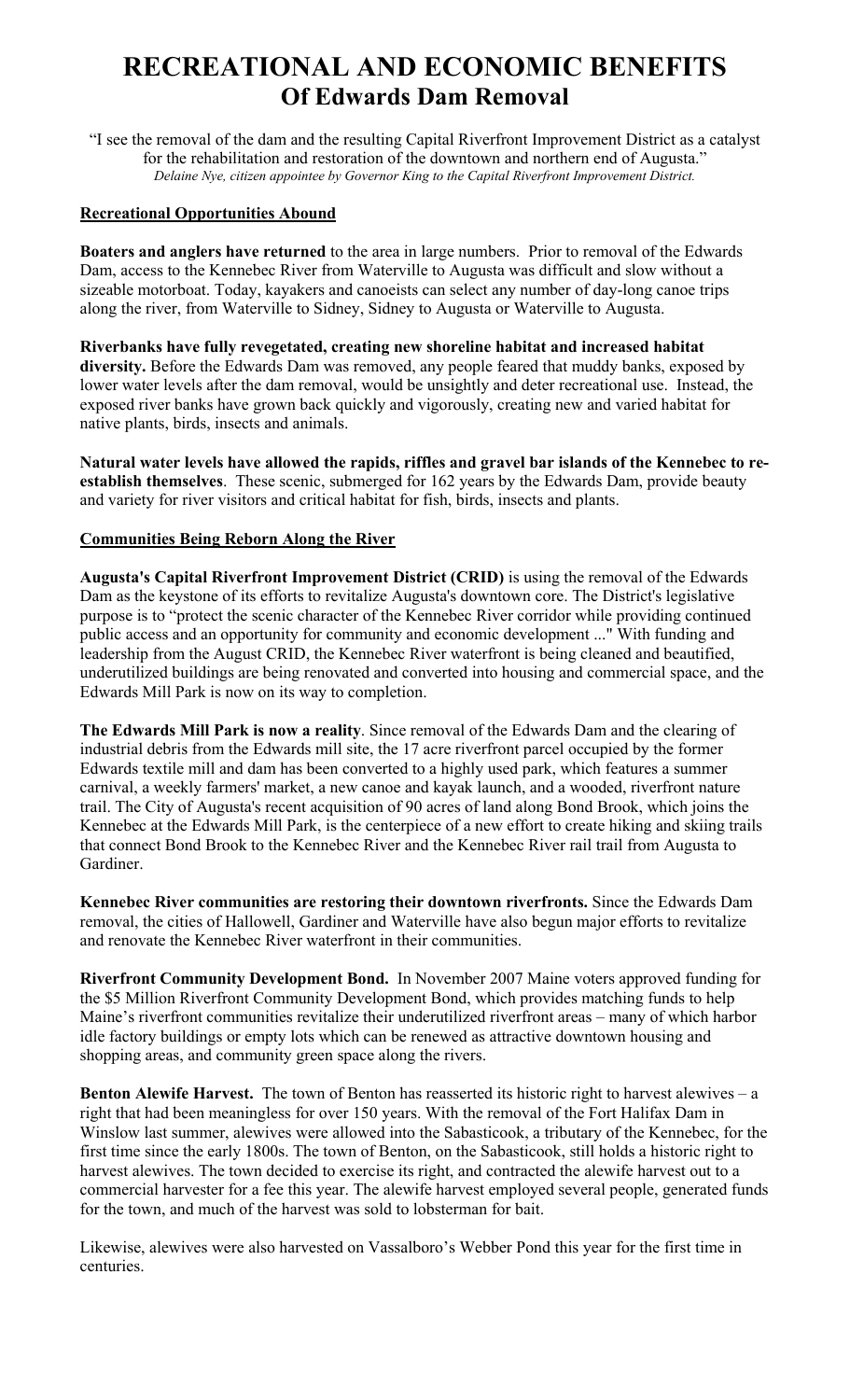# **ENVIRONMENTAL BENEFITS Of Edwards Dam Removal**

*"The thing about the Kennebec is that it's so diverse. We saw uncountable numbers of brown trout, we caught alewives, as many small mouth bass as we wanted and an unbelievable number of stripers. We also saw eagles and osprey. With its gravel bars, ledges and waterfalls, the river is beautiful." – Bob Dionne, Aardvark Outfitters*

#### **Water Quality has Significantly Improved**

**Water quality improves dramatically.** Before Edwards Dam was removed, the impoundment could not meet minimum water quality standards and could not begin to support a healthy river ecosystem. Just months after the removal of Edwards dam, state scientists documented a dramatic improvement in water quality. The river has been officially upgraded to class B to reflect the improvement in river health.

 **Fish and Anglers alike will welcome the dramatic increase in mayflies and stoneflies.** Mayflies and stoneflies, rarely seen in samples before the removal of Edwards, have dramatically increased in numbers.

### **Migratory Fish are Returning**

**Alewives can now swim freely to the top of the Sebasticook River,** 70 miles upstream from the former Edwards Dam. State fisheries biologists estimate that two million alewives returned to the Kennebec in 2009, which means it is among the largest river-herring runs in the United States! The Sebasticook River is the largest tributary of the Kennebec and enters the Kennebec at Winslow. Since 1999, fishways have been built at the two dams on the Sebasticook, at Benton and Burnham, and at the outlet of Sebasticook Lake in Newport. Alewives can now swim the entire length of the Kennebec and Sebasticook to their historic spawning grounds in the many lakes and ponds of the 1,000 square mile Sebasticook River watershed. The large historic alewife run of the Seven Mile Stream watershed in Vassalboro, at Webber Pond and Three Mile Pond, is now nearing full restoration, with the completion this year of a fishway at the outlet of Webber Pond.

**American shad,** the "poor man's salmon," are now travelling by the thousands upriver to Waterville and Winslow, where they have created a new recreational fishery at Fort Halifax park. American shad can reach 3 feet long and over 10 pounds. Kennebec River shad are now successfully spawning at many locations along the Kennebec from Waterville to Augusta, using habitat that was inaccessible and unusable before the removal of the Edwards Dam. With fish passage now in place on the Sebasticook River, American shad have access to their entire historic habitat on the Kennebec's largest tributary.

**Atlantic salmon**, the Kennebec's most famous and most endangered fish are increasing in number at Waterville, where the adults are trapped and transported to their prime coldwater spawning grounds in the Sandy River. In 2006, Kennebec River Atlantic salmon swam and spawned in the Sandy River for the first time in 150 years. It is believed there are fewer than 50 Atlantic salmon returning to the Kennebec each year. Salmon were documented spawning in the Kennebec River above the Edwards Dam site as soon as the dam was removed. Kennebec River Atlantic salmon are now protected under the U.S. Endangered Species Act.

**Sea lamprey,** have sucker like mouths that allowed some of them to climb up over the Edwards Dam before it was removed. Sea lamprey are vitally important native fish of the Kennebec which serve as food for adult and juvenile bald eagles and dig immense spawning beds in river gravel which assist female Atlantic salmon during their own spawning chores. The number of sea lamprey has dramatically increased since the Edwards Dam was removed and they are now a common sight at Ticonic Falls in Waterville during their early June spawning migration.

**Striped bass**, an angler's favorite, known in Maine to reach up to 67 pounds, have become the principal recreational fishery in Waterville and Winslow, 18 miles above the former Edwards Dam, and all along the river reach in Sidney, Vassalboro and Augusta.

**American eel,** the Kennebec's most abundant sea-run fish, now have full and safe access up and down the Kennebec River from Waterville to the sea and free access up the entire Sebasticook River. American eel populations have declined dramatically in the United States in recent years and have recently been considered for listing under the U.S. Endangered Species Act. American eel still suffer severe mutilation and mortality at the remaining hydroelectric dams on the Kennebec River. In contrast to the Kennebec, the owners of the two hydroelectric dams on the Sebasticook River have installed state of the art, fish-friendly turbine bypass systems that do not kill migrating eels.